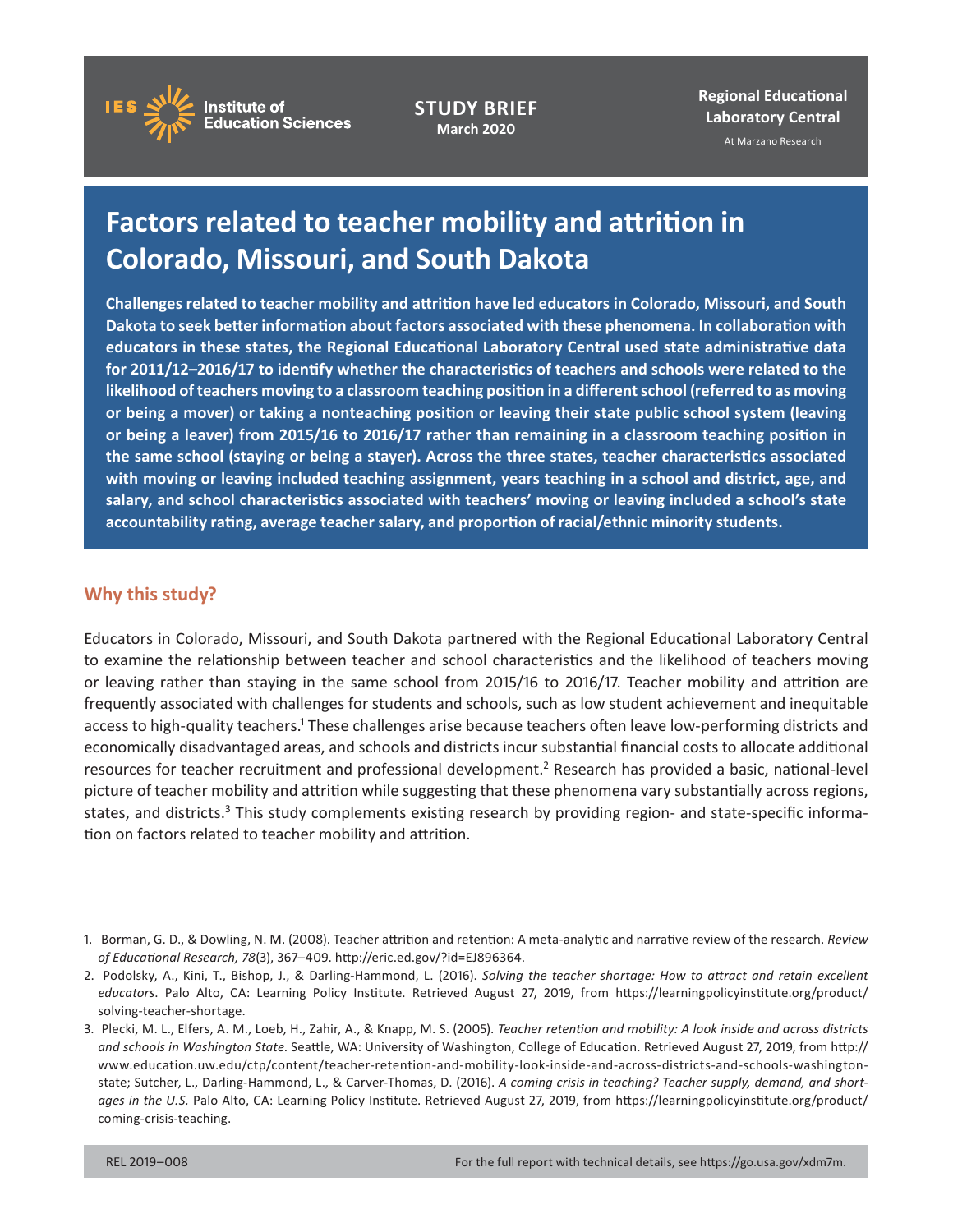### **What was studied and how?**

The study addressed the following question:

• From 2015/16 to 2016/17, to what extent were characteristics of teachers, schools, and districts in Colorado, Missouri, and South Dakota related to the likelihood of teachers moving to a different school and to taking a nonteaching position or leaving their state public school system altogether?

The study used administrative data provided by state education agencies in Colorado, Missouri, and South Dakota covering all teachers during 2011/12–2016/17. The data included employment position (the professional role of an individual in a state public school system, defined as either a classroom teaching position or a nonteaching position); district, school, and classroom teaching assignments; age; salary; gender; race/ethnicity; and highest education degree attained.

The study also obtained school and district data from state education agencies and supplemented those data with data from the National Center for Education Statistics Elementary/Secondary Information System [\(https://](https://nces.ed.gov/ccd/elsi/)  [nces.ed.gov/ccd/elsi/](https://nces.ed.gov/ccd/elsi/)). These data included information about school and district locale (urban, suburban, town, or rural); school and district enrollment; school grade span; school average annual teacher salary; and school state accountability designation. For each school the data also included the proportion of students who scored proficient or better on the state English language arts assessment, the proportion of racial/ethnic minority students, the proportion of students who were eligible for the national school lunch program, and the proportion of students who were English learner students.

The study used teachers' primary assignments to districts, schools, and teaching or nonteaching positions for each year to determine their status as stayers, movers, or leavers from 2015/16 to 2016/17. For teachers with multiple assignments, the study considered the one in which they spent the most time to be the primary assignment.

The study used multinomial logistic regression models to identify teacher, school, and district characteristics related to the likelihood of teachers being movers or leavers rather than stayers. The report presents results from all models using combined data for Colorado, Missouri, and South Dakota as well as analyses conducted separately for each state.

Although the study examined district characteristics, they were excluded from the models because all district characteristics except enrollment were highly correlated with school characteristics, and district enrollment was not a significant predictor. A threshold of at least 30 percent relative risk was used to identify the characteristics that were most strongly associated with the likelihood of moving or leaving.

#### **Findings**

- • **Nearly 20 percent of teachers moved from or left classroom teaching positions.** From 2015/16 to 2016/17, 8 percent of teachers in Colorado, Missouri, and South Dakota were movers, 10 percent were leavers, and 82 percent were stayers.
- • **Special education teachers, teachers who had been teaching in the same school for fewer than four years, and younger teachers were more likely than teachers without these characteristics to be movers rather than stayers.** Among the teacher characteristics examined, primary subject-area assignment, years teaching in the same school, and age were most strongly associated with moving rather than staying from 2015/16 to 2016/17 (table 1). Special education teachers were 72 percent more likely to be movers than were other teachers. Teachers who had been teaching in the same school for fewer than four years were 58 percent more likely to be movers than were teachers who had been teaching in the same school for four or more years. And teachers younger than 32 were 42 percent more likely to be movers than were teachers age 49 or older.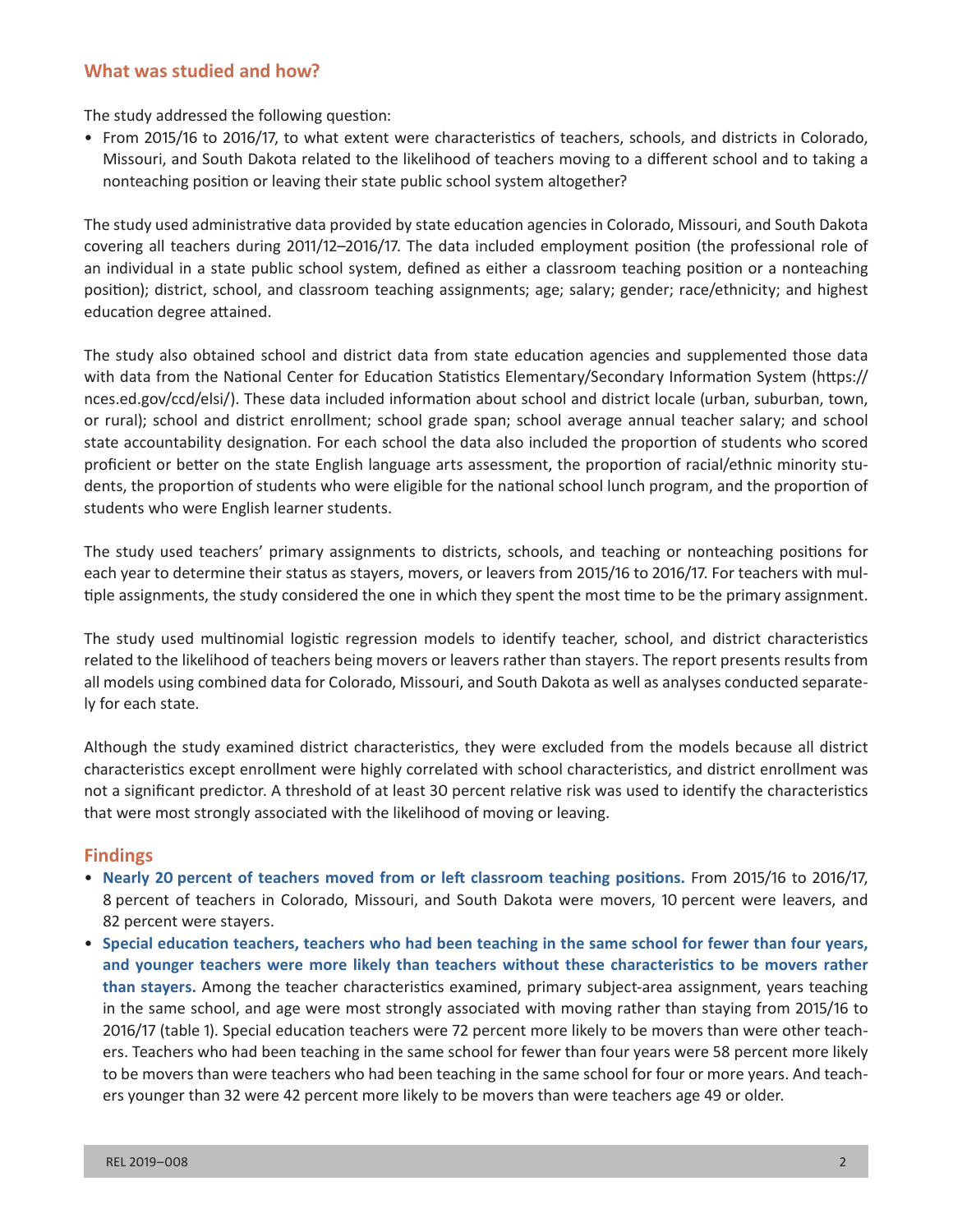**Table 1. Teacher and school characteristics associated with the likelihood of moving or leaving rather than staying from 2015/16 to 2016/17** 

| <b>Association</b>                          | <b>Teacher characteristics</b>                                                                                                                                                                                                                         | <b>School characteristics</b>                                                                                                                                  |
|---------------------------------------------|--------------------------------------------------------------------------------------------------------------------------------------------------------------------------------------------------------------------------------------------------------|----------------------------------------------------------------------------------------------------------------------------------------------------------------|
| Associated with moving rather than staying  | Primary subject-area assignment<br>$\bullet$<br>• Years teaching in the same school<br>$\bullet$ Age<br>• Salary<br>• Gender<br>Primary grade-level assignment<br>Highest education degree                                                             | • State accountability designation<br>• Average teacher salary<br>• Student population<br>• Academic performance<br>• Grade span<br>• Rurality                 |
| Associated with leaving rather than staying | Age<br>$\bullet$<br>• Full-time equivalency<br>• Years teaching in the same district<br>• Salary<br>• Primary grade-level assignment<br>• Highest education degree<br>• Years teaching in the same school<br>Primary subject-area assignment<br>Gender | • State accountability designation<br>• Average teacher salary<br>• Student population<br>• Enrollment<br>• Rurality<br>• Grade span<br>• Academic performance |

Note: This table includes characteristics with statistically significant and strong associations; strong associations are defined as those with 30 percent or higher relative risk. Teacher and school characteristics are ordered by strength of association within each list.

Source: Authors' analysis of state education agency data, supplemented with data from the National Center for Education Statistics Elementary/ Secondary Information System.

- • **Teachers in schools with a low state accountability rating and teachers in schools that paid a lower average teacher salary were more likely than teachers in schools without these characteristics to be movers rather than stayers.** Among the school characteristics examined, state accountability designation and average teacher salary were most strongly associated with moving rather than staying from 2015/16 to 2016/17 (see table 1). Teachers in schools identified for improvement by state education agencies due to low student achievement (schools with a low state accountability rating) were 49–51 percent more likely to be movers than were teachers in schools not identified for improvement. And teachers in schools that paid an average salary of less than \$41,525 were 47 percent more likely to be movers than were teachers in schools with an average salary of \$55,149 or more.
- • **Older teachers, teachers who worked less than half time, teachers who had been teaching for fewer years in the same district, and teachers who earned lower salaries were more likely than teachers without these characteristics to be leavers rather than stayers.** Among the teacher characteristics examined, age, full-time equivalency, years teaching in the same district, and salary were most strongly associated with leaving rather than staying from 2015/16 to 2016/17 (see table 1). Teachers age 49 or older were 63 percent more likely to be leavers than were teachers ages 40–48. Teachers who worked less than half time were 41 percent more likely to be leavers than were teachers who worked half time or more. Teachers who had been teaching in the same district for fewer than four years were 36 percent more likely to be leavers than were teachers who had been teaching in the same district for four or more years. And teachers with lower salaries were more likely to be leavers.
- Teachers in schools with a low state accountability rating, teachers in schools that paid a lower average **teacher salary, and teachers in schools with a higher proportion of racial/ethnic minority students were more likely than teachers in schools without these characteristics to be leavers rather than stayers.** Among the school characteristics examined, state accountability designation, average teacher salary, and proportion of racial/ethnic minority students were most strongly associated with leaving rather than staying (see table 1). Teachers in schools identified by state education agencies for improvement were 23–36 percent more likely to be leavers than were teachers in schools not identified for improvement. Teachers in schools with an average salary of less than \$41,525 were 35 percent more likely to be leavers than were teachers in schools with an